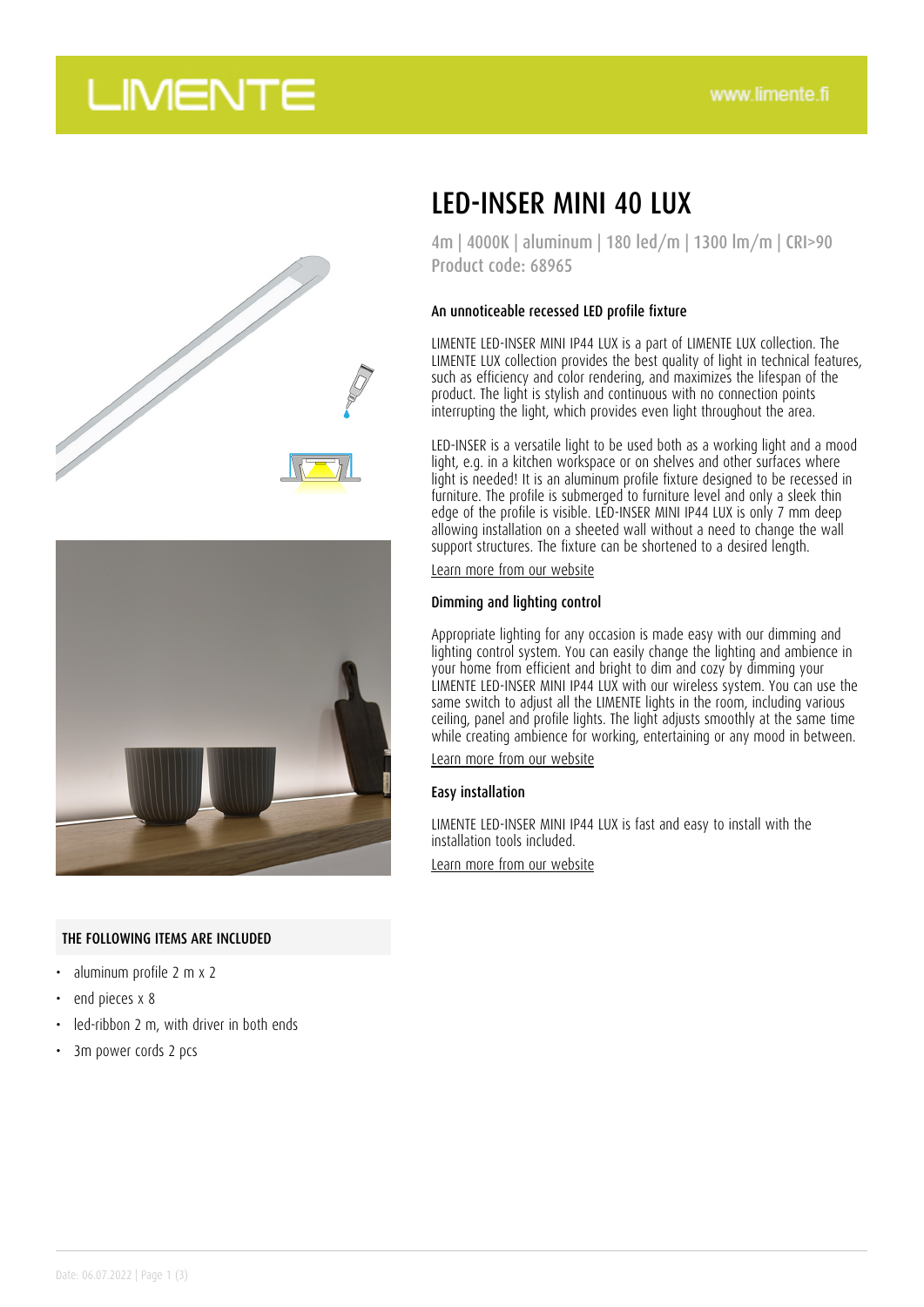# LIMENTE

## INSER MINI 40 LUX 4K AL PROF.LIGHT

### **OVERVIEW**

| <b>PRODUCT CODE</b> | 68965                              |
|---------------------|------------------------------------|
| <b>GTIN-CODE</b>    | 6438400002418                      |
| ELECTRICAL NUMBER   | 4129769                            |
| ETIM GENERAL NAME   | Light ribbon-/hose/-strip          |
| ETIM CLASS          | Light ribbon-/hose/-strip EC002706 |
| ETIM GROUP          | 41 Domestic light fittings         |
| <b>COLOUR</b>       | Alulook                            |
| <b>LAMP TYPE</b>    | LED                                |

### SPECIFICATIONS

| <b>PRODUCT DIMENSIONS</b>                | $4000.0 \times 21.7 \times 7.0$                                                   |
|------------------------------------------|-----------------------------------------------------------------------------------|
| <b>MOUNTING METHOD</b>                   | Flush mounting                                                                    |
| <b>COLOUR TEMPERATURE</b>                | 4000 K                                                                            |
| <b>COLOUR RENDERING INDEX CRI</b>        | > 90                                                                              |
| <b>RATED LIFE TIME</b>                   | 35.000h (L80B10)                                                                  |
| <b>ENERGY EFFICIENCY CLASS</b>           |                                                                                   |
| <b>LUMINOUS FLUX</b>                     | 1300 $Im/m$                                                                       |
| <b>EFFICIENCY</b>                        |                                                                                   |
| <b>VOLTAGE</b>                           | 24 V DC                                                                           |
| <b>INGRESS PROTECTION CODE</b>           | <b>IP44</b>                                                                       |
| NUMBER OF LEDS/M                         | 180                                                                               |
| <b>INPUT POWER</b>                       | 45 W                                                                              |
| <b>NUMBER OF SWITCHING CYCLES</b>        | > 50000                                                                           |
| AMBIENT TEMPERATURE RANGE                | $-20^{\circ}$ C $-50^{\circ}$ C                                                   |
| <b>INPUT POWER CONNECTOR</b>             |                                                                                   |
| <b>WARRANTY PERIOD (MONTHS)</b>          | 24                                                                                |
| <b>ADDITIONAL COVER (MONTHS)</b>         | 36                                                                                |
| <b>INSTALLATION AND OPERATING MANUAL</b> | https://www.limente.fi/Images/productpics/instructions/limente_led-inser-mini.pdf |